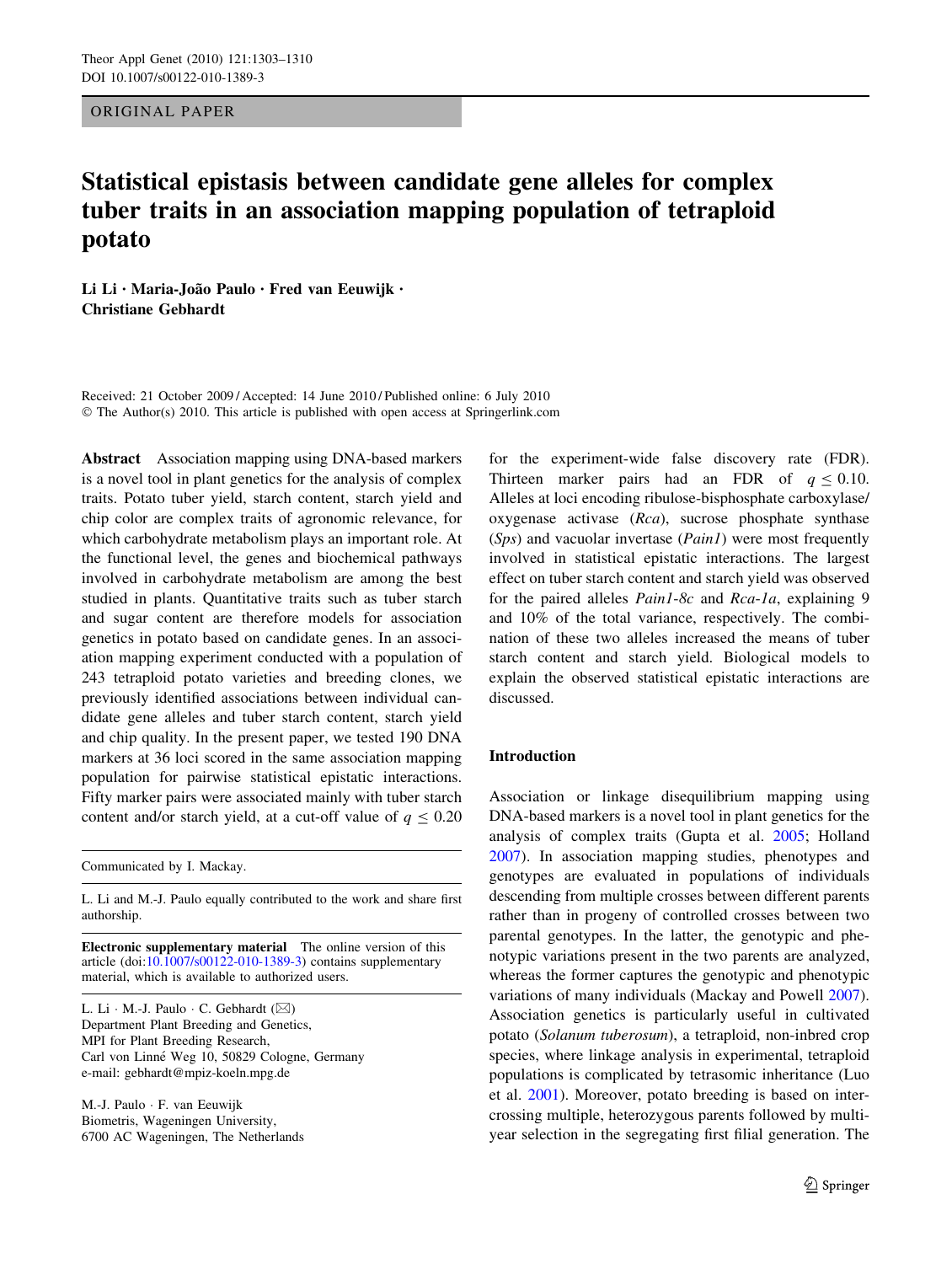<span id="page-1-0"></span>heterozygous F1 genotypes are vegetatively propagated. Among the numerous characters that are subject to selection, tuber traits such as yield, starch content, starch yield and chip color are of primary importance. Starch is the major storage compound and constitutes 10–25% of the tuber fresh weight. Starch yield (starch weight per unit area) is a relevant character when producing potato starch for industrial uses. For the food processing industry, the color of potato chips and French fries is an important quality criterion, which depends on the tuber content of the reducing sugars glucose and fructose. During deep frying at high temperatures, reducing sugars and amino acids undergo a non-enzymatic Maillard reaction, which results in dark brown product color due to polyphenol formation (Habib and Brown [1957](#page-7-0); Townsend and Hope [1960](#page-7-0)). Tuber storage at low temperatures prevents sprouting but leads to increased conversion of starch in sugars ('cold sweetening') as an adaptive response to cold stress (Burton [1969](#page-6-0); Isherwood [1973\)](#page-7-0). Tuber yield, starch and sugar content are complex traits that are controlled by multiple genetic and environmental factors. Their quantitative evaluation in tubers harvested from field trials is routine in breeding programs, provided sufficient tuber quantities are available from individual genotypes. With the exception of yield (tuber fresh weight per unit area), these quantitative traits result from the synthesis, degradation and transport of carbohydrates. The genes and biochemical pathways involved in carbohydrate metabolism are at functional level among the best studied in plants (Frommer and Sonnewald [1995\)](#page-6-0). Taken together, these properties make tuber yield, starch and sugar content attractive model traits for association genetics in potato using the candidate gene approach, i.e., natural DNA polymorphisms in genes known to be functional in the trait of interest are selectively tested for association with quantitative variation of this trait in populations of individuals related by descent.

The number of associations discovered in plants between DNA polymorphisms at individual candidate loci and complex traits is steadily growing (Ducrocq et al. [2008;](#page-6-0) Eckert et al. [2009;](#page-6-0) Ehrenreich et al. [2007;](#page-6-0) Gebhardt et al. [2004;](#page-7-0) Gonzalez-Martinez et al. [2007;](#page-7-0) Li et al. [2005,](#page-7-0) [2008;](#page-7-0) Olsen et al. [2004](#page-7-0); Pajerowska-Mukhtar et al. [2009](#page-7-0); Remington et al. [2001](#page-7-0); Saidou et al. [2009](#page-7-0); Thornsberry et al. [2001\)](#page-7-0). However, whereas the importance of epistasis in the genetic architecture of complex traits has been emphasized (Carlborg and Haley [2004](#page-6-0); Phillips [2008](#page-7-0)) and a theoretical basis has been developed (Jannink [2007](#page-7-0)), there are very few experimental data so far on the contribution of epistasis to explain phenotypic variation in plant association mapping populations (Manicacci et al. [2009](#page-7-0); Stracke et al. [2009](#page-7-0)). Epistasis is defined here as the statistical deviation from the additive combination of two loci in their effects on a phenotype (Fisher [1918](#page-6-0); Phillips [2008](#page-7-0)).

In a previous study, we identified DNA variation in genes that function in carbohydrate metabolism or transport, which was tested for association with tuber yield, starch content, starch yield and chip color in a population of tetraploid varieties and breeding clones derived from advanced potato breeding programs. Highly significant and robust associations between individual candidate gene alleles and the traits were discovered (Li et al. [2008](#page-7-0)). In this paper, we report on the results of analyzing the genotypic and phenotypic data of this association mapping experiment for two-way epistatic interactions.

## Materials and methods

## Plant material

The analysis of two-way epistatic interactions was based on the phenotypic and genotypic data of 243 tetraploid individuals, which included 34 varieties as standards and 90, 96 and 23 clones from the breeding programs for chips, starch and table potatoes of the companies Böhm-Nordkartoffel Agrarproduktion (BNA), SAKA Pflanzenzucht (SAR) and NORIKA (NOR), respectively. Further details of this population referred to as population 'ALL' are described else-where (Li et al. [2008\)](#page-7-0).

## Phenotypic data

Tubers of the individuals of the ALL population were evaluated in 2 years as described (Li et al. [2008\)](#page-7-0) for starch content (TSC, percent fresh weight), yield (TY,  $dt/ha =$ deciton per hectare, 1 dt = 100 kg), starch yield (TSY = TSC  $\times$  TY, dt/ha), chip quality after harvest (CQA, score between 1 and 9,  $1 = \text{very bad chip quality}; 9 = \text{very good}$ chip quality) and after 3–4 months storage at  $4^{\circ}$ C (CQS). Tuber starch content was determined by measuring specific gravity. Tuber yield was determined by the tuber weight. Tuber starch yield is the product of TSC  $\times$  TY. Chip quality was assessed by visually scoring the chip color after deep frying of 1.2–2.0 mm tuber slices in oil at  $160-180^{\circ}$ C for 2–3 min.

## Genotypic data

Genotyping of the population ALL has been described (Li et al. [2008\)](#page-7-0). In brief, 36 loci on all potato chromosomes except chromosome I were evaluated for the presence or absence of 190 single strand conformation polymorphism (SSCP), simple sequence repeat (SSR), cleaved amplified polymorphic sequence (CAPS), sequence characterized amplified region (SCAR) and allele specific amplification (ASA) DNA fragments. Twenty-two loci encoded genes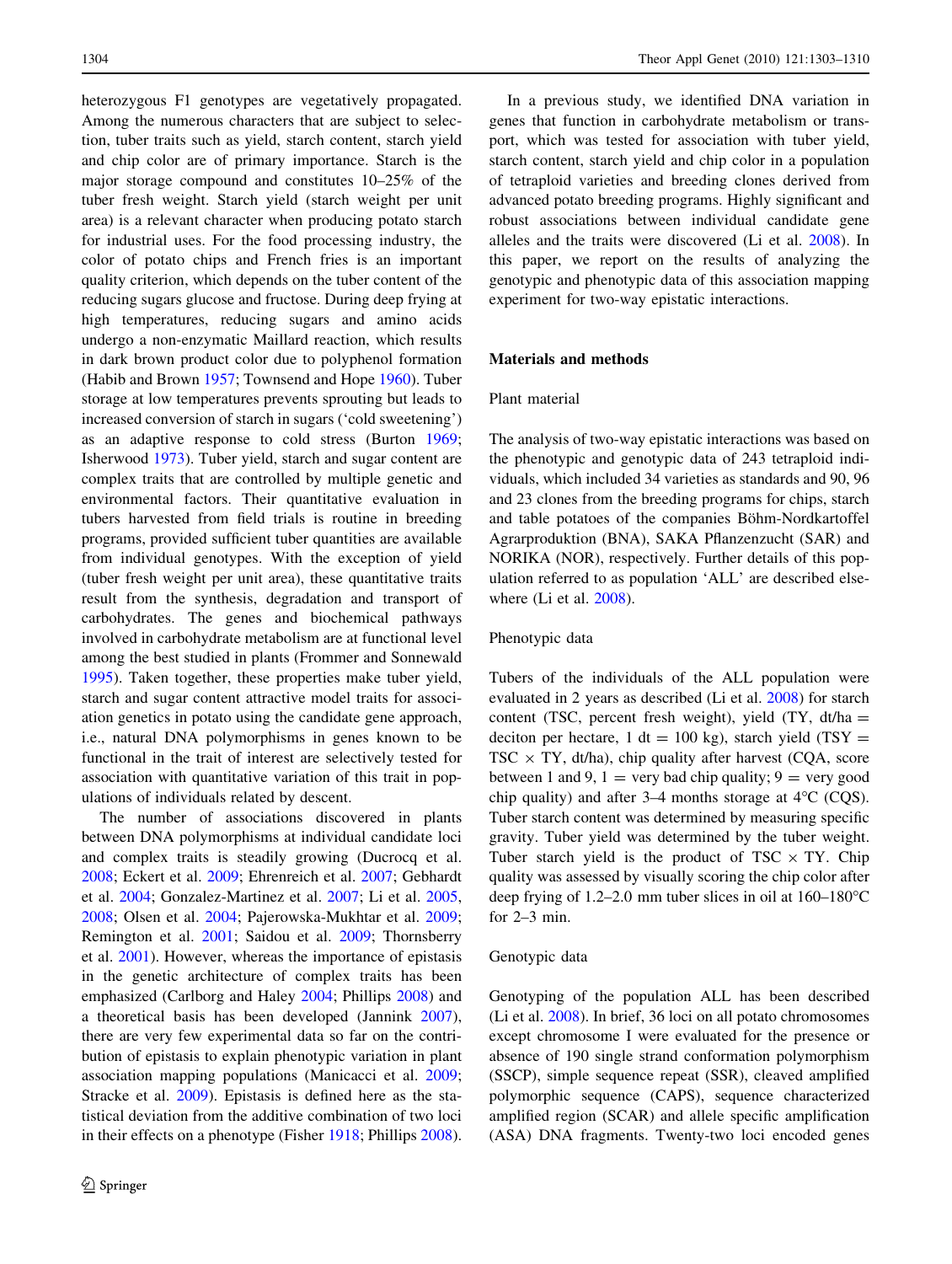related to carbohydrate metabolism or transport. The remaining loci were anonymous markers such as SSRs. All DNA fragments were scored as present (1) or absent (0) in each individual, with some missing values.

#### Statistical analysis

As a preliminary to the association analysis, population substructure was evaluated using the software STRUC-TURE (Pritchard et al. [2000\)](#page-7-0) as described (Li et al. [2008\)](#page-7-0). For an assumed number of groups K between 1 and 30 we found that the likelihood increased steadily with increasing K, and we found no evidence of population structure for the present set of genotypes. We also explored the genetic relationships with the first two principal components, which accounted for more than 40% of the total genetic variation, and these components represented a grouping similar to the origin of the genotypes. Therefore, we included the factor 'origin' in our association analyses. Origin had four levels corresponding to the genotype groups ''SAR'', ''BNA'' and ''NOR'' and the group ''Standards''.

Analysis of epistatic interactions was thus performed using the regression model:

 $y* = origin + marker_i + marker_j + marker_i$  $\times$  marker<sub>i</sub> + error

where y\* stands for adjusted trait means as described (Li et al.  $2008$ ). Factors marker<sub>i</sub> and marker<sub>i</sub> had two levels, indicating whether a DNA fragment was present or absent. The epistatic effect between the two markers marker<sub>i</sub> and marker<sub>i</sub> was tested by a partial t test, after correcting for origin and the additive main effects of the two markers. We tested epistasis between all possible marker pairs. The proportion of genetic variation explained by an epistatic interaction was calculated as the relative increase in  $R^2$  after the interaction effect is added to the model including origin and marker main effects.

Correction for multiple testing:

We included a correction for multiple testing aiming at the false discovery rate (FDR) (Storey and Tibshirani [2003](#page-7-0)): the proportion of false positives in the set of epistatic interactions for which the null hypothesis of no interaction is rejected. The P values resulting from testing epistasis in our regression model were converted into so-called q values that estimate FDR, according to the method of Allison et al. [\(2002](#page-6-0)), available in Genstat's procedure FDRMIXTURE [GenStat (2005) GenStat 8rd edn. Release 8.1. VSN International Ltd., Oxford, UK]. In this approach, the  $P$  values are assumed to come from a mixture of two distributions, a uniform density corresponding to  $P$  values obtained from  $H_0$  tests, and a Beta density for P values obtained from  $H_1$  tests. The method estimates the proportion of true  $H_0$  tests and the parameters of the Beta density, and q values are produced according to the fitted parameters. Here, we report epistatic interactions with an FDR of  $q \le 0.20$ .

#### Results

Pairwise tests for epistatic interactions between 190 polymorphic DNA fragments derived from 36 loci resulted in 17.956 tests each for tuber starch content (TSC), tuber yield (TY), tuber starch yield (TSY), chip quality after harvest (CQA) and after cold storage (CQS). Experiment-wide FDRs  $(q$  values) were calculated by applying the multiple testing correction described in ''[Materials and methods'](#page-1-0)'. The number of interaction pairs with  $0.20 \lt q \lt 0.30, 0.10 \lt q \lt 0.20$  and  $q \lt 0.10$  is shown in Fig. 1. When choosing as cut-off value  $q<0.20$ , no interaction pair remained for tuber yield and only few interaction pairs remained for chip quality. The majority of interaction pairs was found for tuber starch content and starch yield (Fig. 1). Interaction pairs for TSC and TSY partially overlapped (the same marker pair



Fig. 1 Number of interaction pairs associated with TY (white bar), TSC (black bar), TSY (dark gray bar), CQA and CQS (light gray *bars*) at the experiment-wide false discovery rates  $q \le 0.10$ ,  $0.10 < q \le 0.20$  and  $0.20 < q \le 0.30$ . The cut-off value  $q < 0.205$ was chosen as threshold for reporting significant epistatic interactions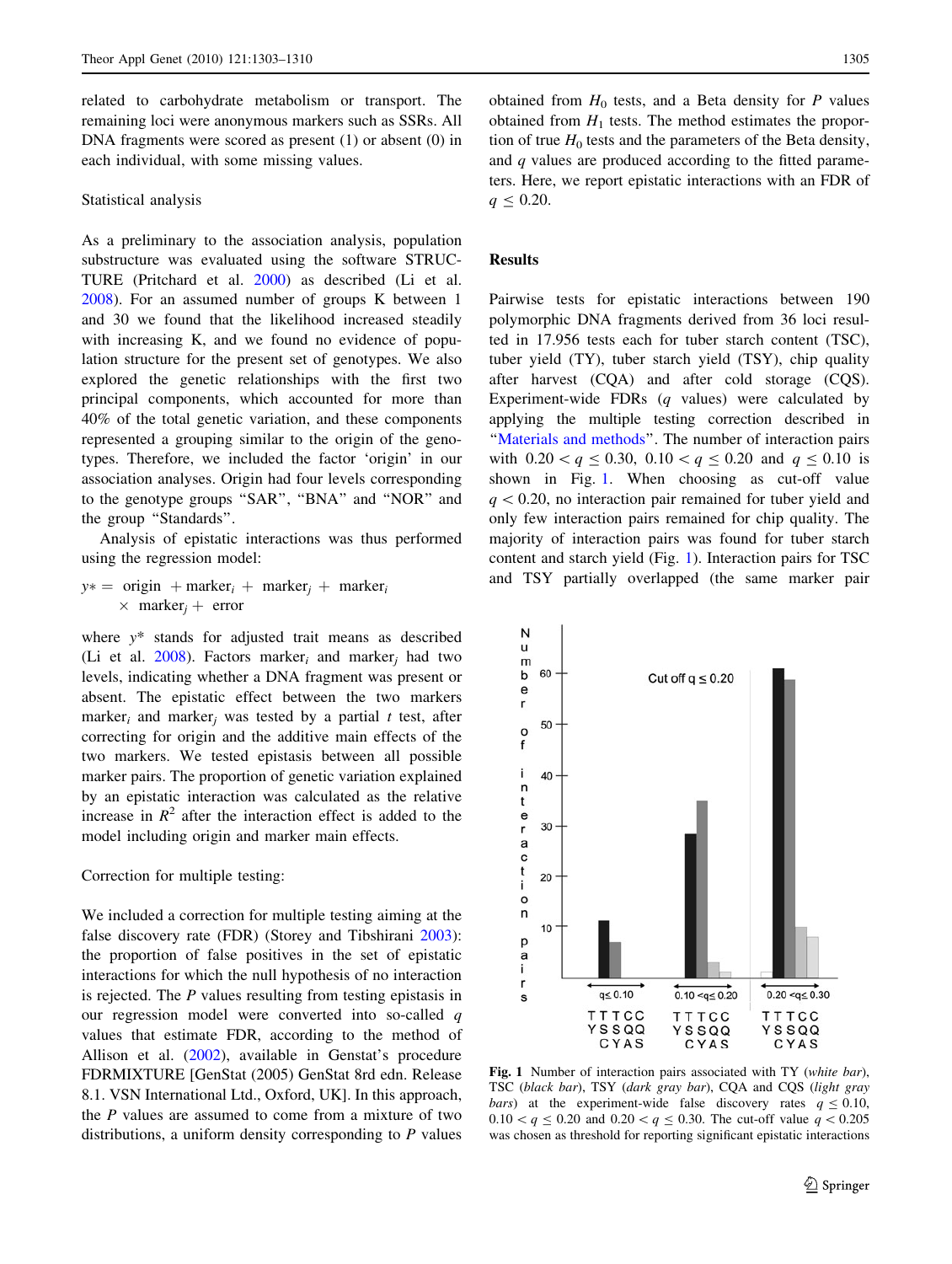**Table 1** Number of pairwise epistatic interactions at  $q \le 0.20$ 

| <b>Traits</b>    | Number of<br>interaction pairs |
|------------------|--------------------------------|
| <b>TSC</b>       | 13                             |
| <b>TSY</b>       | 17                             |
| TSC and TSY      | 16                             |
| <b>CQA</b>       | 3                              |
| TSC, TSY and CQS |                                |
|                  | $\Sigma = 50$                  |

showed interaction for TSC and TSY) and some were redundant. Redundant interaction pairs resulted from different DNA fragments amplified from different regions of the same gene that were in very high or absolute linkage disequilibrium with each other and showed therefore similar interactions (Li et al. [2008\)](#page-7-0). When redundant interaction pairs were removed from the data set, 50 marker pairs remained (Table 1; Supplementary Table 1), 13 of which were significant at  $q \le 0.10$  for either TSC or TSY or both (Table 2). These 13 interaction pairs explained between 5 and 10% of the total variance (Table 2). Eight of the 20 different alleles forming the 13 interaction pairs had also shown main effects for at least one of the traits CQA, CQS, TSC, TSY and TY (Li et al. [2008\)](#page-7-0). The most significant interaction  $(q<0.05)$  for both TSC and TSY involved the alleles Rca-1a and Pain1-8c at two loci encoding ribulose-bisphosphate carboxylase activase and soluble acid invertase, respectively (Table 2). Mean and standard errors for TSC and TSY of the four marker genotype classes of the 13 most significant marker pairs in are shown in Table [3](#page-4-0). The 13 most significant interaction pairs involved 15 loci (Table 2),

whereas the 50 interaction pairs involved 31 of the 36 loci genotyped in the ALL population (supplementary Table 1; Fig. [2](#page-5-0)). Alleles at the loci Sps (sucrose phosphate synthase), Rca (ribulose-bisphosphate carboxylase activase) and Pain1 (soluble acid invertase) on chromosomes VII, X and III, respectively, were most frequently participating in interactions (Fig. [2\)](#page-5-0). The Sps alleles 7c, 7d and 7e were partner in 13 interactions, the Pain1 alleles 8c/9a (8c and 9a are in strong LD with each other), 5b and 5d were partner in 8 interactions and the Rca alleles *la* and *3b* were partner in 11 interactions. Thirty of the 50 interaction pairs involved at least one allele of these three loci (Table 2; Supplementary Table 1).

#### Discussion

When searching for statistical epistatic interactions, the problem of false positives due to multiple testing is aggravated. At the same time, the power of the two-way test statistic is reduced compared with single marker association tests. A too stringent multiple testing correction might obscure true interactions, whereas no correction inflates the number of false positives. In this paper we report epistatic interactions with an experiment-wide FDR of 20% ( $q \le 0.20$ ) (Kraakman et al. [2004](#page-7-0)). With this threshold, 50 marker pairs were associated with at least one of the five quantitative traits. Twenty percent or around ten of those pairs are expected to be false positives. With the more stringent threshold of 10% FDR ( $q \le 0.10$ ) 13 marker pairs remained, one or two of which are expected to be false positives.

**Table 2** Pairwise epistatic interactions significant at  $q \leq 0.10$  for TSC and/or TSY

| Locus 1        | Chromosome   | Locus 2    | Chromosome | Allele 1            | Allele 2                                            | <b>TSC</b> |           | <b>TSY</b> |           |
|----------------|--------------|------------|------------|---------------------|-----------------------------------------------------|------------|-----------|------------|-----------|
|                | number       |            | number     |                     |                                                     | q          | $R^2$ (%) | q          | $R^2$ (%) |
| Pain1          | Ш            | Rca        | X          | Pain1-8 $c^a$       | $Rca-Ia^a$                                          | 0.0336     | 9.13      | 0.0185     | 10.27     |
| Pain1          | Ш            | Rca        | X          | Pain1-5d            | $Rca-Iaa$                                           | 0.0745     | 6.74      | 0.0977     | 5.81      |
| <i>STM3012</i> | IX           | Rca        | X          | STM3012-a           | $Rca-Ia^a$                                          | 0.0608     | 7.23      | 0.1188     | 5.53      |
| <i>STM3012</i> | IX           | Rca        | X          | STM3012-b           | $Rca-Ia^a$                                          | 0.0888     | 6.57      | 0.1065     | 5.84      |
| <i>STM1106</i> | X            | Rca        | X          | STM1106-m           | $Rca-Iaa$                                           | 0.0947     | 6.58      | 0.1130     | 5.72      |
| <i>STM1106</i> | X            | Rca        | X          | STM1106-f           | $Rca-Iaa$                                           | 0.1832     | 5.15      | 0.0472     | 7.25      |
| Sut1           | XI           | Rca        | X          | $Sut1-7b$           | $Rca-Ia^a$                                          | 0.0817     | 7.07      | 0.1855     | 4.86      |
| <i>STM1052</i> | IX           | $Inv-ap-b$ | IX         | STM1052-a           | InvGE-6i                                            | 0.0611     | 7.60      | >0.3       | 2.72      |
| G6pdh          | $\mathbf{I}$ | $Inv-ap-b$ | IX         | G6pdh-4b            | $InvGF-4d^a$                                        | 0.1834     | 5.13      | 0.0575     | 6.81      |
| AGPaseB-a      | VII          | Sps        | VII        | $AGPsb-6a$          | $Sps-7c^a$                                          | 0.0730     | 7.55      | 0.0794     | 6.59      |
| <i>GP171</i>   | <b>VIII</b>  | Sps        | VII        | $GPI71-a^a$         | $Sps-7e^a$                                          | 0.1000     | 6.01      | 0.0639     | 6.44      |
| StI.1          | XI           | Sus4       | XII        | $St1.1$ -Hinf $I^a$ | $Sus4-2a^a$                                         | 0.0878     | 6.47      | >0.3       | 2.89      |
| SssI           | Ш            | Dbe        | XI         | $S_{SS}I$ -7 $a^a$  | $\boldsymbol{D}$ be-5 $\boldsymbol{c}^{\mathrm{a}}$ | 0.2744     | 4.08      | 0.1063     | 5.66      |

<sup>a</sup> The same marker allele showed a significant  $(q \le 0.05)$  main effect on at least one of the traits CQA, CQS, TSC, TSY and TY (Li et al. [2008](#page-7-0))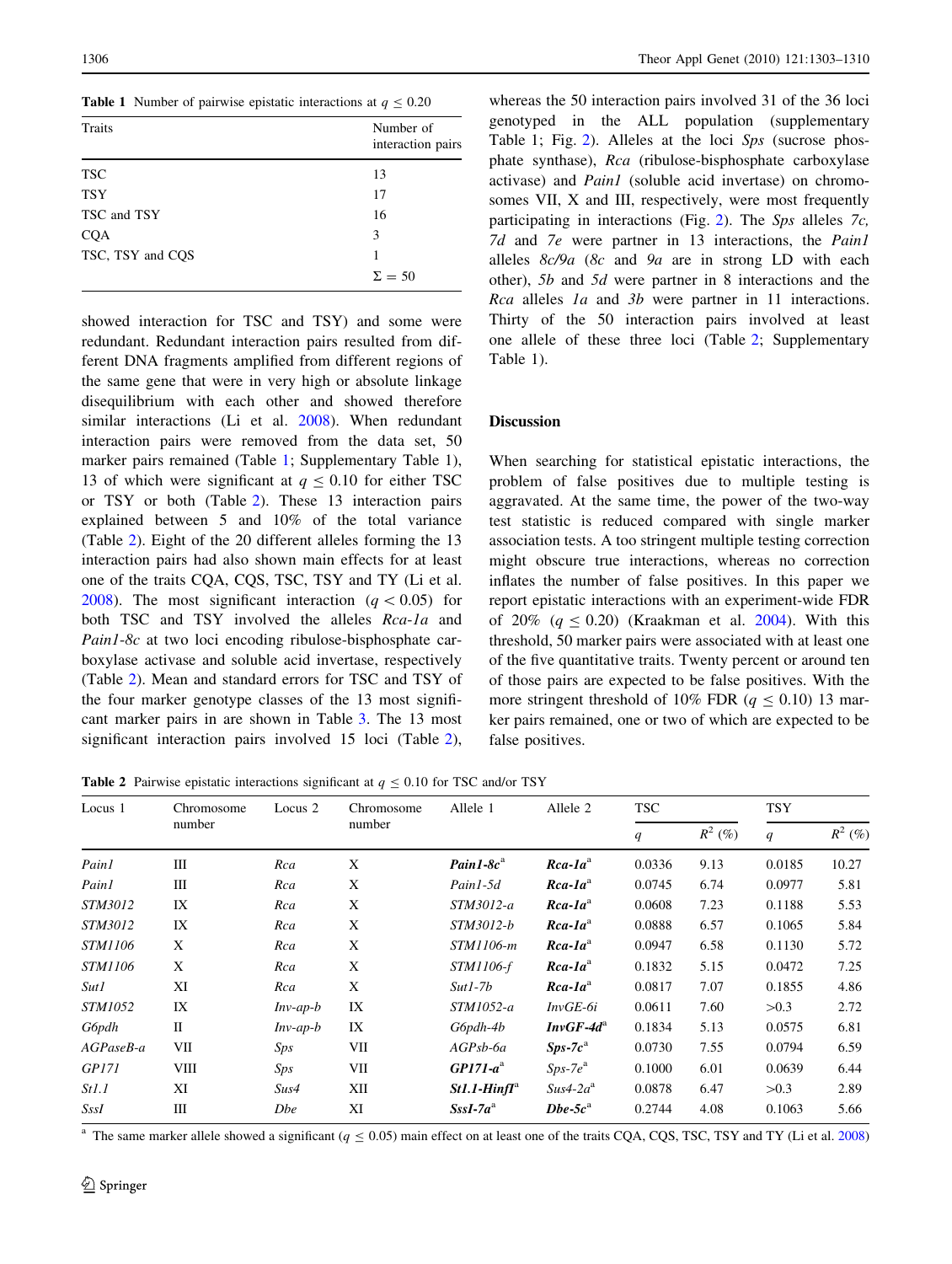<span id="page-4-0"></span>

| 01 (allele 1 absent, allele 2 present) for epistatic interactions |                     |    |                                   |         | with $q \leq 0.10$ |            |                                  |             |            | Table 3 Number of individuals, phenotypic mean and standard errors (SE) of marker genotype classes 11 (both alleles present), 00 (both alleles absent), 10 (allele 1 present, allele 2 absent) and |                                      |             |             |
|-------------------------------------------------------------------|---------------------|----|-----------------------------------|---------|--------------------|------------|----------------------------------|-------------|------------|----------------------------------------------------------------------------------------------------------------------------------------------------------------------------------------------------|--------------------------------------|-------------|-------------|
| Allele 1                                                          | Allele <sub>2</sub> |    | No. of individuals per genotype o |         | class              |            | TSC genotype class mean (SE) (%) |             |            |                                                                                                                                                                                                    | TSY genotype class mean (SE) (dt/ha) |             |             |
|                                                                   |                     |    | $\infty$                          | $\cong$ | ਠ                  |            | g                                | $\subseteq$ | ਠ          |                                                                                                                                                                                                    | $\infty$                             | $\supseteq$ |             |
| Pain1-8c                                                          | $Rca-Ia$            |    |                                   |         |                    | 21.4(0.8)  | 17.1(0.4)                        | 18.1 (0.5)  | 15.4(0.5)  | 138.5 (6.0)                                                                                                                                                                                        | 104.4 (2.6)                          | 107.8(3.7)  | 96.6 (3.3)  |
| Pain1-5d                                                          | $Rca-Ia$            |    |                                   |         | 69                 | 21.1 (1.0) | 17.3(0.3)                        | 16.8 (0.8)  | 15.9(0.4)  | 134.9 (7.3)                                                                                                                                                                                        | 104.8 (2.0)                          | 99.7 (5.5)  | 100.4(3.0)  |
| STM3012-a                                                         | $Rca-Ia$            |    |                                   |         | 34                 | 15.3(0.5)  | 16.9(0.4)                        | 17.3(0.3)   | 18.5 (0.6) | 96.4 (3.5)                                                                                                                                                                                         | 101.4(2.8)                           | 105.3(2.4)  | 116.2(4.1)  |
| <b>STM3012-b</b>                                                  | $Rca-Ia$            |    |                                   |         |                    | 19.3(0.7)  | (7.2(0.3))                       | 16.9(0.5)   | 15.7(0.4)  | 122.6(4.9)                                                                                                                                                                                         | 104.1 (2.2)                          | 100.4(3.8)  | 98.7 (3.2)  |
| STM1106-m                                                         | $Rca-Ia$            |    |                                   |         |                    | 22.4(1.5)  | 17.3(0.3)                        | 15.8 (1.1)  | 16.2(0.4)  | (45.3)(10.7)                                                                                                                                                                                       | 104.6 (1.9)                          | 94.3 (8.0)  | 101.6(2.9)  |
| STM1106-f                                                         | $Rca-Ia$            |    |                                   |         | 3                  | 20.7 (1.1) | 17.2(0.3)                        | 16.6(0.8)   | 16.1(0.4)  | (37.8(8.1))                                                                                                                                                                                        | 104.6 (1.9)                          | 95.7 (5.9)  | 137.8 (2.9) |
| $SutI-7b$                                                         | $Rca-Ia$            |    |                                   |         |                    | 16.0(0.4)  | 16.7 (0.4)                       | 19.4 (0.7)  | 17.3(0.3)  | 100.3(3.2)                                                                                                                                                                                         | 102.7 (3.0)                          | 123.8(5.4)  | 104.5(2.4)  |
| STM1052-a                                                         | InvGE-6i            |    | 2                                 |         |                    | 16.8(0.3)  | 16.5(0.4)                        | 18.9 (0.7)  | 18.9 (0.6) | $ns^a$                                                                                                                                                                                             | ns                                   | ns          | ns          |
| G6pdh-4b                                                          | $InvGF-4a$          |    |                                   |         |                    | 15.1 (0.6) | 16.8(0.4)                        | 17.4(0.4)   | 17.7(0.5)  | 89.9 (4.5)                                                                                                                                                                                         | 99.6 (2.5)                           | 110.6(2.5)  | 106.8(3.2)  |
| $AGPsb-6a$                                                        | $Sps$ -7 $c$        | ۴  |                                   |         | 6                  | 16.7(0.4)  | 16.1(0.4)                        | 18.4(0.5)   | 17.8(0.4)  | 101.4 (2.6)                                                                                                                                                                                        | 98.5 (2.9)                           | 108.2(3.4)  | 115.6 (2.9) |
| $GPI71-a$                                                         | $Sps-7e$            |    |                                   |         | 107                | 16.1(0.3)  | 15.4(0.7)                        | 18.1 (0.3)  | 17.6(0.7)  | 97.7 (2.4)                                                                                                                                                                                         | 92.9 (5.0)                           | 109.8 (2.2) | 114.0 (2.4) |
| $Stl.l-Hinfl$                                                     | $Sus4-2a$           |    |                                   |         | 34                 | 16.6(0.3)  | 15.1(0.5)                        | 17.7(0.3)   | 17.7(0.5)  | ns                                                                                                                                                                                                 | ns                                   | ns          | ns          |
| $S_{S}I$ -7a                                                      | $Dbe-5c$            | 76 |                                   |         | $\frac{8}{3}$      | ns         | ns                               | ns          | m          | (2.5)                                                                                                                                                                                              | 93.0 (3.8)                           | 116.1 (2.6) | 100.9(3.2)  |

False positive associations may also arise due to population substructure and/or genetic relationships between genotypes. The analysis of the marker data with the software STRUCTURE (Li et al. [2008](#page-7-0); Pritchard et al. [2000\)](#page-7-0) did not provide clear information on the number of groups/ subpopulations. Further analysis of the marker data showed that the first principal components represented a grouping coinciding with a grouping due to the origin of the genotypes. Thus, not much evidence was found for strong substructure in the association mapping population ALL. This is likely due to a rather homogeneous genetic background of the ALL population representing middle European commercial varieties and breeding clones, and the generally very high molecular diversity observed among heterozygous, tetraploid potato genotypes (Li et al. [2005](#page-7-0)). When analyzing the data with a model that corrects for kinship (as derived from marker data) about the same epistatic interactions were obtained as with the model correcting for origin, the results of which are presented in this paper. We checked a posteriori whether the 50 epistatic interactions obtained with this model could be explained either by subtle genetic relations in the population, or by other QTL main effects. First, we tested the 50 epistatic interactions with a model that included 20 principal components representing marker-based relationships between genotypes (Price et al. [2006](#page-7-0)). Eighty-nine percent of the epistatic interactions still yielded low P values ( $P < 0.01$ ). In a second check we tested the epistatic interactions in a model containing multi-QTL main effects. Ninety-two percent of the epistatic interactions again yielded low P values ( $P < 0.01$ ). Therefore, we cannot exclude that some epistatic effects are confounded with the other main effect QTLs. The most significant interaction between the alleles Rca-1a and Pain1-8c was detected with every test statistic applied to the dataset.

These findings demonstrate that epistasis indeed plays a role in the variation of the complex tuber traits in the analyzed population of tetraploid potato varieties and breeding clones.

Forty seven marker pairs were associated with TSC and/ or TSY, three with CQA and none with TY. This differs from our previous findings when we tested all markers individually for association with the same traits (Li et al. [2008](#page-7-0)). The most significant marker alleles then were associated with chip quality (CQA and CQS), TSC and TSY, and in one case also with TY. Within the limitations of the association mapping experiment by population size and number of loci tested, chip quality was therefore not strongly influenced by epistatic interactions, in contrast to TSC and TSY. The low number of markers associated with tuber yield, both in single and pair wise tests, indicates that genomic regions other than the ones tagged by the 36 tested loci are more important for natural variation of tuber yield.

a

<sup>a</sup> Not significant with the threshold  $q \le 0.20$ 

Not significant with the threshold  $q \leq 0.20$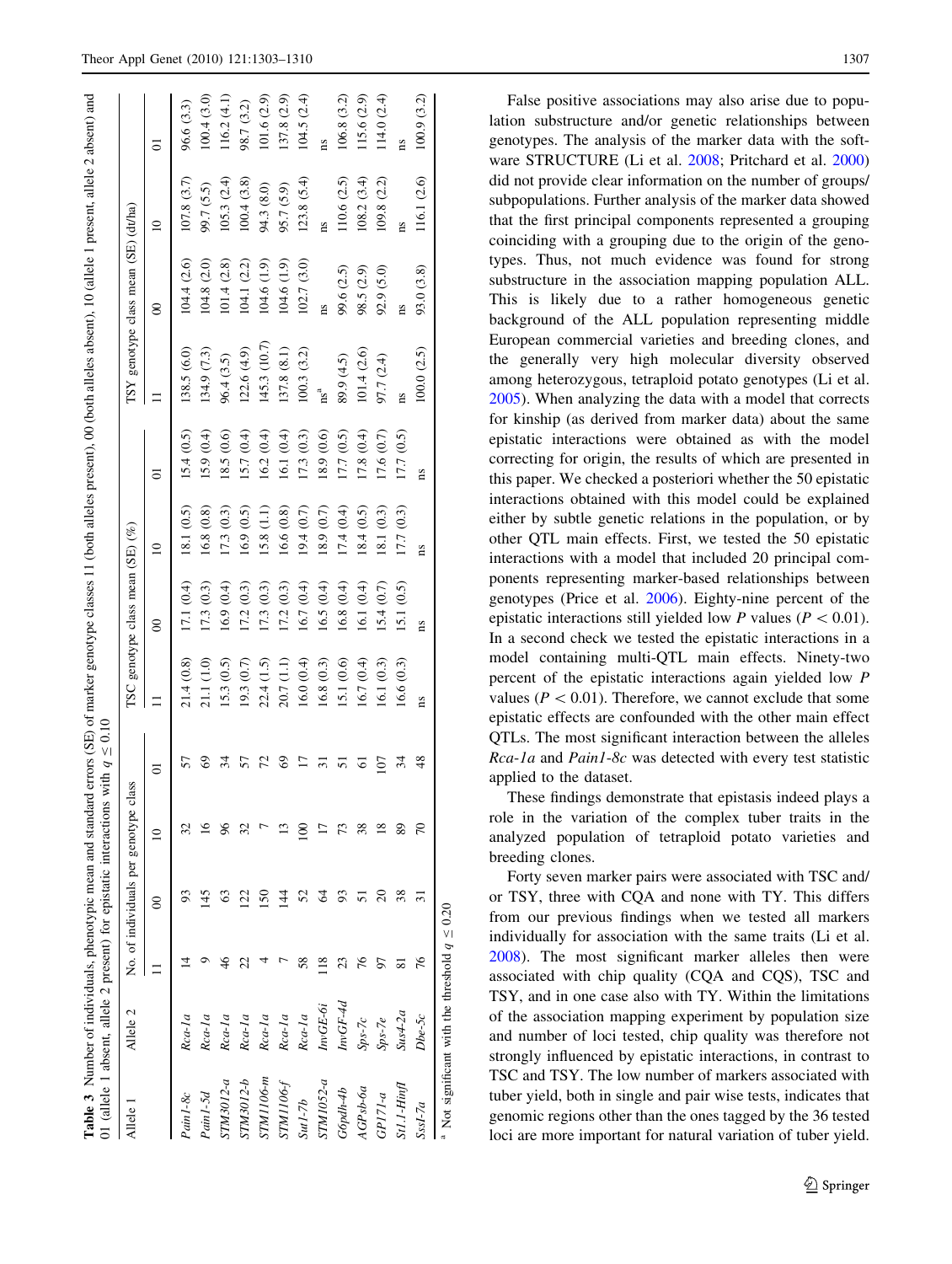<span id="page-5-0"></span>

Fig. 2 Map of pairwise epistatic interactions associated with TSC, TSY and chip quality (CQA or CQS). Marker pairs significant at  $q \leq 0.10$  and  $0.10 \lt q \leq 0.20$  are connected by solid and broken-line arrows, respectively. Dark blue arrows Associations with TSC and TSY, light blue arrows associations with TSC, blue-green arrows associations with TSY, orange arrows associations with CQA, purple arrow association with TSC, TSY and CQS. Details of the interaction pairs can be found in supplementary Table 1. The positions of the 31 interacting loci on potato chromosomes II–V, VII–XII are shown schematically, for further details see Li et al. ([2008\)](#page-7-0). Loci encoding candidate genes are (clock-wise starting with chromosome II): G6pdh cytoplasmic glucose-6-phosphate dehydrogenase, Stp23 plastidic L-type  $\alpha$ -glucan phosphorylase, *Pain1* vacuolar soluble acid invertase, SssI soluble starch synthase I, StKI clustered gene family of

The choice of candidate loci based on their function in carbohydrate metabolism and transport was more suitable to detect associations with chip quality, tuber starch content and starch yield than with tuber yield.

As a good set of functional candidate genes for yield is not available, whole genome association mapping is more appropriate to dissect tuber yield.

Three loci, Sps, Pain1 and Rca, were exceptional with respect to the number of epistatic interactions they showed with each other and with other loci. The genes encoded at these loci may be either directly causal for the observed effects, or the associations are indirect due to linkage disequilibrium with the causal genes that are physically linked but different. Linkage disequilibrium in potato can extend over few Centimorgans in the genetic material used here

Kunitz-type enzyme inhibitors, Fbp-cy cytoplasmic fructose-1,6 bisphosphatase, AmyZ  $\alpha$ -amylase, StpL plastidic L-type starch phosphorylase, Sut2 sucrose sensor or transporter, Sps sucrose phosphate synthase, Pha2 plasma membrane H<sup>+</sup> -ATPase 2, Sus3 sucrose synthase 3, AGPaseB-a ADP-glucose pyrophosphorylase, B subunit, GbssI granule-bound starch synthase I, Inv-ap-b tandem duplicated apoplastic invertase genes InvGE and InvGF, StpH cytoplasmic Htype starch phosphorylase, Rca ribulose-bisphosphate carboxylase/ oxygenase activase, Inv-ap-a duplicated apoplastic invertase genes, Sut1 sucrose transporter 1, Dbe debranching enzyme, Sus4 sucrose synthase 4. STM0038, STM1052, STM3012, STM3023b, STM1106 and STM0037 are SSR loci. Loci without known function in carbohydrate metabolism are GP171, GP250, CT120 and St1.1

for association mapping (Li et al. [2008\)](#page-7-0). Nevertheless, the central functional roles of Rca, Sps and Pain1 in carbon fixation and partitioning into sugars and starch suggest a possible explanation for the observed frequency of epistatic interactions. Photosynthetic  $CO<sub>2</sub>$  fixation in chloroplasts is catalyzed by ribulose 1,5-bisphosphate carboxylase/oxygenase (Rubisco). The activity of Rubisco is regulated by Rubisco activase (RCA) (Mate et al. [1993](#page-7-0); Portis [1990](#page-7-0); Salvucci and Ogren [1996\)](#page-7-0). Fixed carbon is transitory deposited in chloroplasts as starch and after starch degradation transported as triose-phosphate into the cytoplasm of leaf mesophyll cells, where it is partitioned in sugars, other metabolites and respiratory pathways. Cytoplasmic sucrose phosphate synthase (SPS) has a key role in the synthesis of sucrose (Huber and Huber [1992;](#page-7-0) Stitt et al.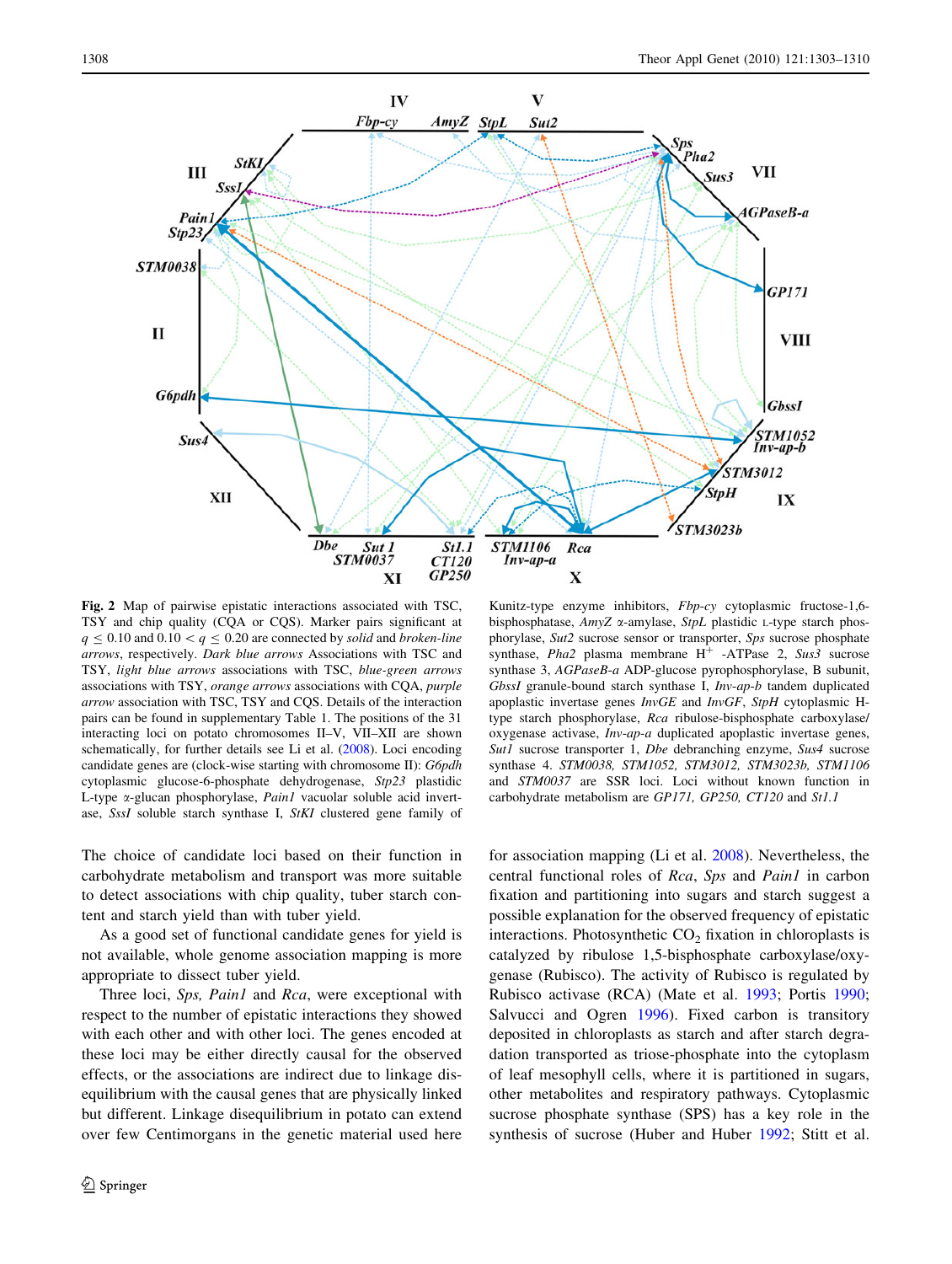<span id="page-6-0"></span>[1988;](#page-7-0) Winter et al. [2000](#page-7-0)), the metabolite by which carbon is mainly exported from the leaves and transported through the vascular system to the developing tuber, where it is stored as starch in the amyloplasts of parenchyma cells (Frommer and Sonnewald 1995). Several invertase isoforms are present in source as well as sink tissues and cleave sucrose irreversibly in glucose and fructose in different cellular compartments, the apoplastic space, the cytoplasm and the vacuole. By controlling the ratio of sucrose to hexoses, invertases are crucial for the strength of metabolic sinks such as tubers, for growth and for carbon partitioning. High sucrose-to-hexose ratios favor the channeling of carbon into storage compounds whereas low sucrose-to-hexose ratios promote cell division and growth (Sturm and Tang [1999;](#page-7-0) Tymowska-Lalanne et al. [1998](#page-7-0); Winter et al. [2000\)](#page-7-0). The *Pain1* locus encodes a vacuolar invertase, which together with apoplastic invertases controls the ratio of sucrose to hexose in tubers (Zrenner et al. [1996\)](#page-7-0). Thus, the Sps, Pain1 and Rca loci are linked with each other and with many other enzymes through the metabolic flux from photosynthetic (source) to storage (sink) organs. Natural allelic DNA variation in the coding and/or non-coding regions of a gene can cause nondestructive functional modification of the gene product, by modulating its expression, translation, posttranslational modification, transport, degradation and/or catalytic properties. When connected with many other proteins in a metabolic network, the effect of allelic variation at one locus is likely to depend on the allelic variation at a second and more loci (Alcazar et al. 2009). Higher order interactions were not tested in the present data set.

Interestingly, the most significant epistatic interaction was observed between the alleles Rca-1a and Pain1-8c  $(q<0.05)$ . This interaction explained 9 and 10% of the total variance of TSC and TSY, respectively. When tested individually, both alleles were associated with tuber quality traits. The Rca-1a allele decreased, on average, chip quality (CQA and CQS), whereas the *Pain1-8c* allele increased, on average, CQA, CQS, TSC and TSY (Li et al. [2008\)](#page-7-0). The combination of both alleles had no effect on chip quality any more but increased tuber starch content by 3–5% and starch yield by 20–40 dt/ha, compared with the other three allele combinations (Table [3](#page-4-0)). The following model is compatible with these observed effects: The Rca-1a allele activates Rubisco more compared to other *Rca* alleles, which leads to a higher rate of  $CO<sub>2</sub>$  fixation in plants carrying this allele. On the other hand, the Pain1-8c allele encodes an invertase that is less effective than other invertase alleles in sucrose cleavage, thereby shifting the balance towards higher sucrose-to-hexose ratios in carrier plants. The combination of a more active Rca allele with a less effective invertase allele partitions more carbon into starch and increases tuber starch content and starch yield.

In contrast, the combination of a more active Rca allele with 'normal' invertase alleles leads to lower sucrose-tohexose ratios, higher contents of glucose and fructose, thereby decreasing chip quality, which is inversely correlated with glucose and fructose content. Vice versa, a less effective invertase allele in combination with 'normal' Rca alleles can still have positive effects on chip quality, tuber starch content and starch yield. The allele dosage might be an important factor in interaction models in polyploid species. However, the allele dosage could not be scored when using SSCP for detection of DNA polymorphisms. More research is needed to verify this model and to elucidate the mechanisms that determine the quality of natural alleles in the context of metabolic networks.

Acknowledgments This work was funded by the German Ministry for Research and Education under the GABI (Genome analysis in the biological system plant) program (Grant no. 0313038, GABI-CHIPS) and by the Max-Planck society. Part of the work was carried out in the Department for Plant Breeding and Genetics, headed by Maarten Koornneef. The authors thank Benjamin Stich for helpful comments.

Open Access This article is distributed under the terms of the Creative Commons Attribution Noncommercial License which permits any noncommercial use, distribution, and reproduction in any medium, provided the original author(s) and source are credited.

#### References

- Alcazar R, Garcia AV, Parker JE, Reymond M (2009) Incremental steps toward incompatibility revealed by Arabidopsis epistatic interactions modulating salicylic acid pathway activation. Proc Natl Acad Sci 106:334–339
- Allison DB, Gadbury GL, Heo M, Fernández JR, Lee C-K, Prolla TA, Weindruch R (2002) A mixture model approach for the analysis of microarray gene expression data. Comput Stat Data Anal 39:1–20
- Burton WG (1969) The sugar balance in some British potato varieties during storage II: the effects of tuber age, previous storage temperature, and intermittent refrigeration upon low-temperature sweetening. Eur Potato J 12:81–95
- Carlborg O, Haley CS (2004) Epistasis: too often neglected in complex trait studies? Nat Rev Genet 5:618–625
- Ducrocq S, Madur D, Veyrieras J-B, Camus-Kulandaivelu L, Kloiber-Maitz M, Presterl T, Ouzunova M, Manicacci D, Charcosset A (2008) Key impact of Vgt1 on flowering time adaptation in maize: evidence from association mapping and ecogeographical information. Genetics 178:2433–2437
- Eckert A, Bower AD, Wegrzyn JL, Pande B, Jermstad KD, Krutovsky KV, St. Clair JB, Neale DB (2009) Association genetics of coastal Douglas-fir (Pseudotsuga menziesii var. menziesii, Pinaceae) I. Cold-hardiness related traits. Genetics. [http://genetics.](http://genetics.109.102350) [109.102350](http://genetics.109.102350)
- Ehrenreich IM, Stafford PA, Purugganan MD (2007) The genetic architecture of shoot branching in Arabidopsis thaliana: a comparative assessment of candidate gene associations vs. quantitative trait locus mapping. Genetics 176:1223–1236
- Fisher RA (1918) The correlations between relatives on the supposition of Mendelian inheritance. Trans R Soc Edinb 52:399–433
- Frommer WB, Sonnewald U (1995) Molecular analysis of carbon partitioning in solanaceous species. J Exp Bot 46:587–607